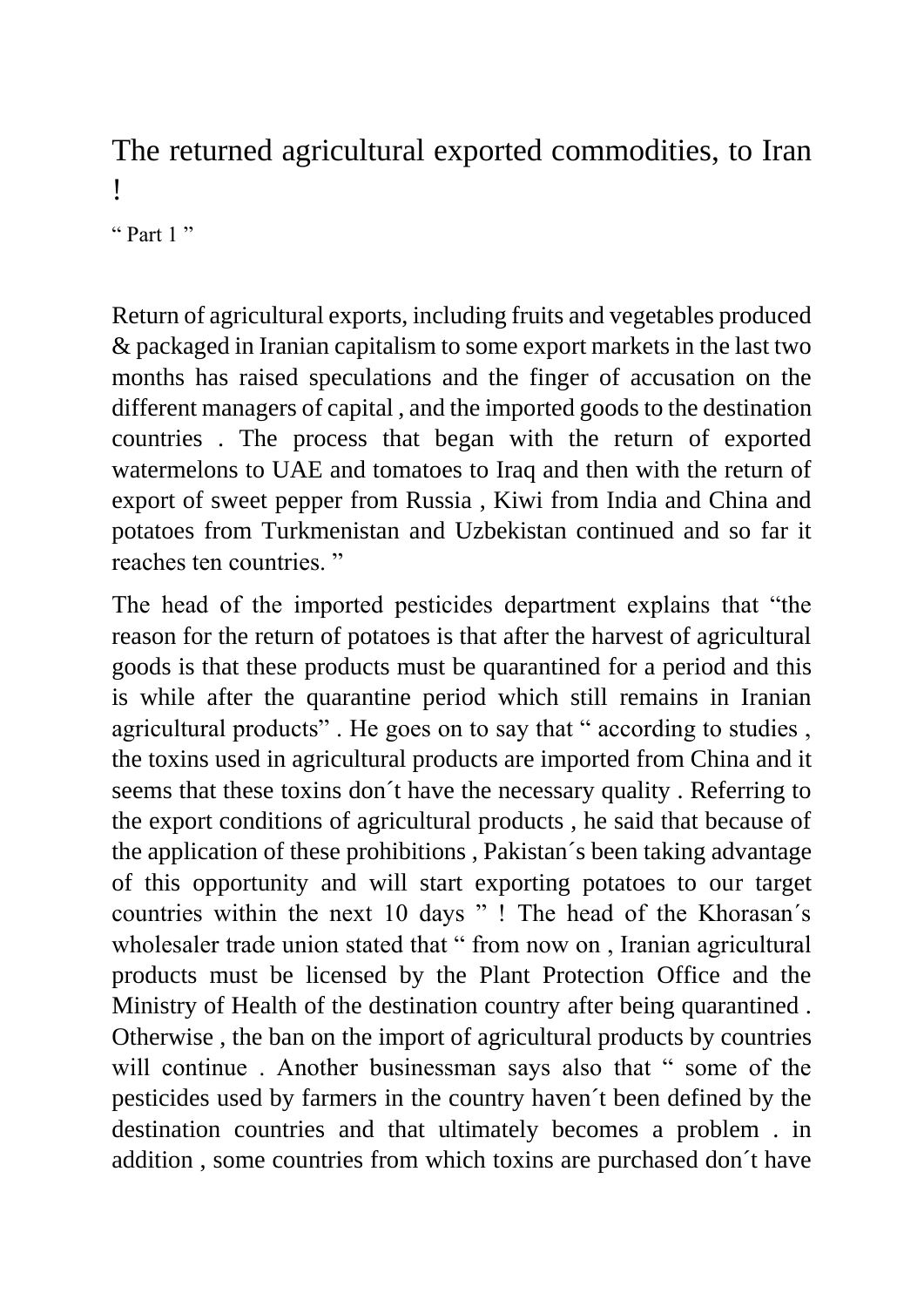the required standards and there´s fraud in their production´s quality and this problem has been observed many times in the toxins imported from China and the toxins of this country don´t have the necessary quality ." Another manager explains also, due to the referring to the mafia and the great economicrents in the world, " many economic mafias want to stop the non-oil exports of agricultural products in Iran . Our vulnerability is this sector is high due to rot of these products and if it´s returned , both, the domestic market will be lost and our credibility in the foreign market will be damaged . He also mentioned that economic diplomacy has performed poorly in recent years and in such a situation , strong economic diplomacy must work and solve problems so that we don´t lose at least the neighboring countries and in that case , it will damage the system of the country´s exports and it´ll cost us heavily when our weakness becomes apparent and it´ll cause reduce of the prices of our products in the world market and hinders maneuver in this arena ." On the other hand, in the early 2021s, the general director of the Technical and Agricultural Service Development Office of the country´s cooperatives announced a plan to increase the quotas of basic fertilizers (phosphate and potash) and micronutrients by 100% in 2022 for farmers. He's stating that " cooperatives have a plan to supply and distribute a variety of chemical fertilizers , chemical toxins and micronutrients , and continues that cooperatives are fully prepared to increase the supply quota of urea fertilizer to at least 1.5 million tons per year , supply of all the needs of the country´s chemical pesticides through the netwok and technical import by network for formulator of producing pesticides needed by the country ." The social capital of Iran despite mastering the free storage of quasi-free labour force , the rate of golden exploitation of labour force and boiling source of surplus value of industrial agriculture and other realms of capital´s investment in terms of average organic composition , degree of labour productivity and the constituent components of production conditions , the power of competition in world markets and ultimately the share in the surplus values of the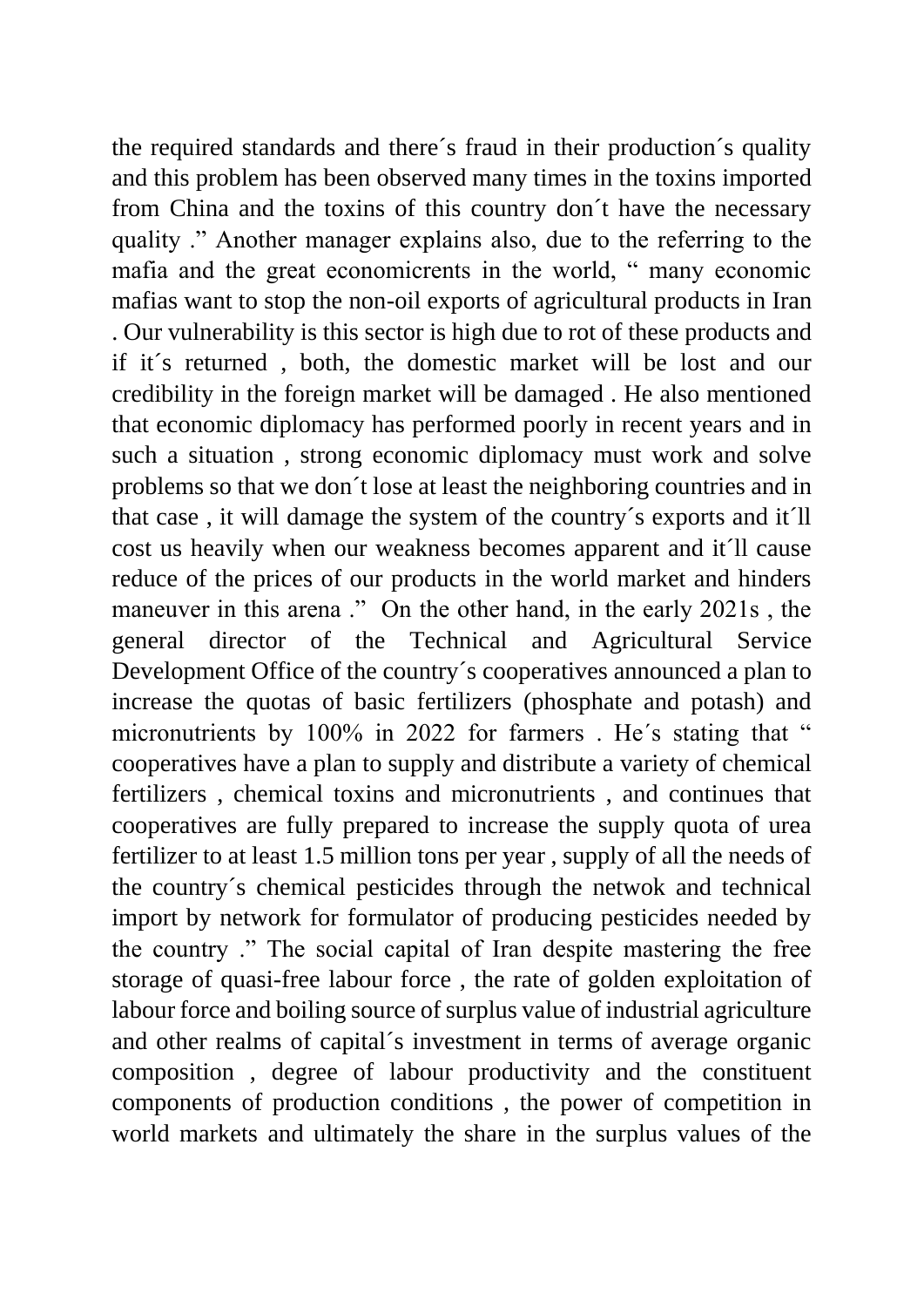exploitation of the world´s working masses , belongs to the more vulnerable and weaker part of international capitalism.

Today , the Islamic regime of capital has become poorer and uglier , more defeated and hopeless than in all its years and in all fields . The cycle of Iranian capitalist production doesn´t revolve around the abyss of crisis and just in such a situation the rivals of the regional countries that parts of their social capital are rivals in the field of agriculture seize Iran´s weaker position and intend to oust producers and exporters of similar products.

Now let´s see what are these substances in the reports under the headings of chemical fertilizers and agricultural pesticides (plant pesticides) and what are the goals of their producers . In the commodity economy and the higher phase of its evolution , that is , capitalist production , the product of human labour is traded on the basis of the socially necessary labour that lies within them . Here, the value of exchanging is everything, but in order for commodities to be tradable they must also have consumable value . In capitalist agriculture , maintaining the same consumable value of the product , whether in the process of production and organizability , or in storage and transportation of goods to the market is exposed to great risks . Plant pests are the most important and effective part of these hazards . The capitalist farmer uses pesticides to avoid the costs of reproducing the product under attack by pests and in doing so , they not only avoid the costs of reproduction that minimize the amount of waste and damages . In a word, resorting to the unrestrained use of pesticides is an integral part of the process of value-added of capital in agriculture and it´s a prerequisite for obtaining the most desired surplus vaalue and profits . The basis of capital is based on production of maximum commodity by the minimum labour force , extreme cost reduction of various components of the fixed capital and quality as much as possible goods and maximum competitiveness is based on the capitalist market . The guarantee of all this depends on the widespread use of plant pesticides in the accumulation of capitalist industrial agriculture . Pesticides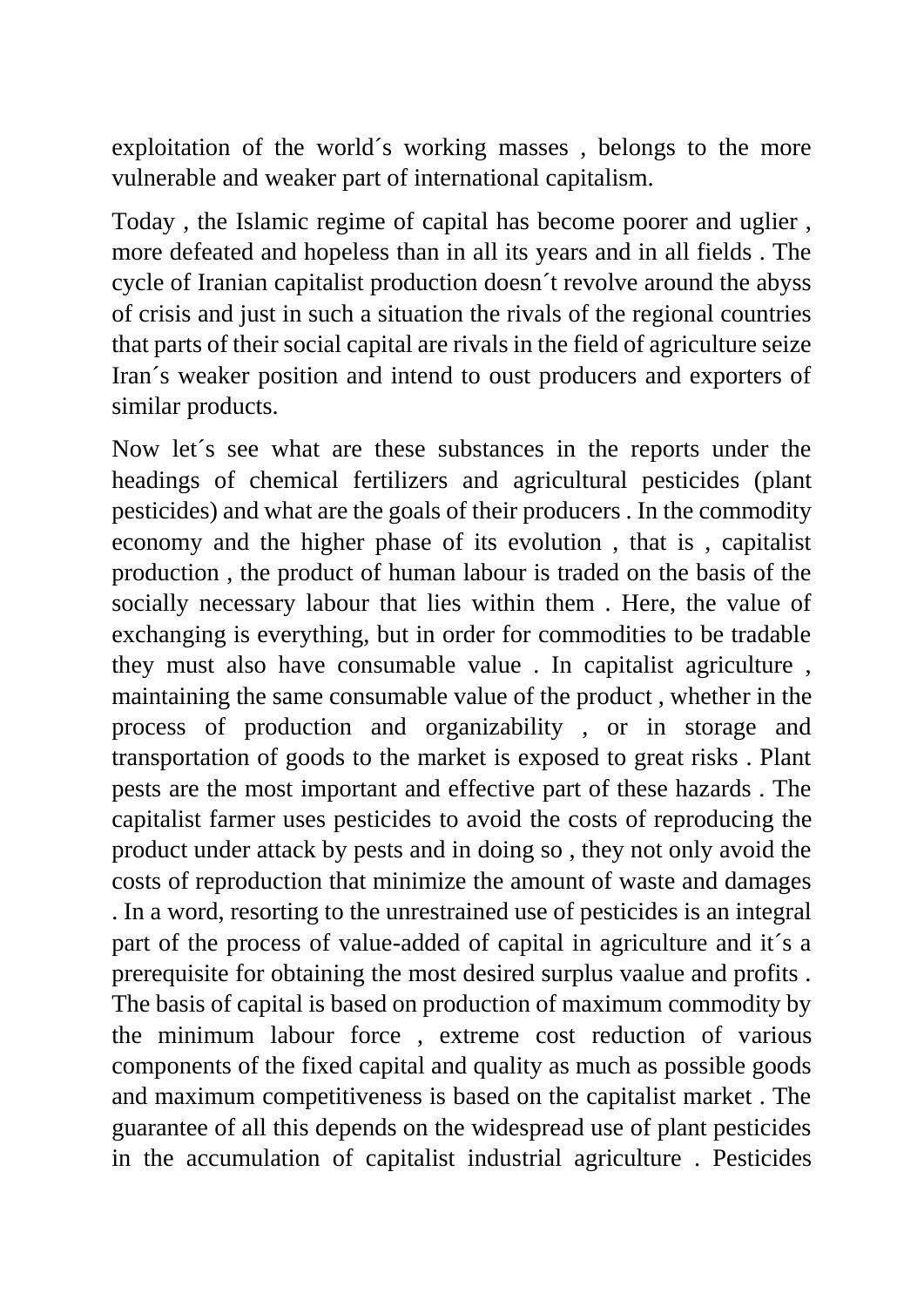(agricultural pesticides called pesticides in capitalist tradition) have generally been chemical warfare experiences since World War II . These substances must attack insects , rodents and weeds, fungi and bacteria and worms, parasites and even spiders and birds by toxins produced by agricultural and chemical companies to ensure the sustainability of agricultural and livestock products and increase terrifically labour productivity per hectare and extend the life of the crop after harvest , in one word , and make astonishing capital gains in industrial agriculture and warehousing as much as possible . An important part of agricultural pesticides are used in agriculture to protect and increase crop life . The second category consists of materials used to protect textiles, wood and clothing, shoes and tents and water sediments in refineries , boats and large ships . The chemical properties of these substances should be such that firstly that are not destructible and resistant to antidotes and microorganism , and secondly , they dissolve in fat and not water . In such way that it´s not washed with water but it enters the fat layer of the skin of plant , fruits and vegetables and stays firm . In the experiments , in general , the effects of using 328 biocides in vegetables and summer crops , 301 for nuts (hazelnuts, walnuts and almonds etc.) , 88 in relation to different types of cereals (wheat and varley , corn and rice) in some studies have been seen. These toxins are used to fight various organisms and as a result , they´re just as destructive and deadly to these creatures that for humans and the worker who sprays in the fields and what a human being who consumes these products . An example of these toxins is DDT which's been used as an insecticide since the mid-1950s and was banned in the 1970s ( in some countries , such as Sweden , it was even used until the 1980s ) . But that was enough for about 15 years for its devastating effects on aquatic animals , humans and nature to remain . DDT has destructive effects on the nervous system , bone loss and sexual system disorders , and remains highly resistant to soil , water and animal bodies . DDT in this way and by the chain of foods is transmitted to other beings and eventually to humans . This deadly gift of capitalism to nature and human is just an example of the benefits that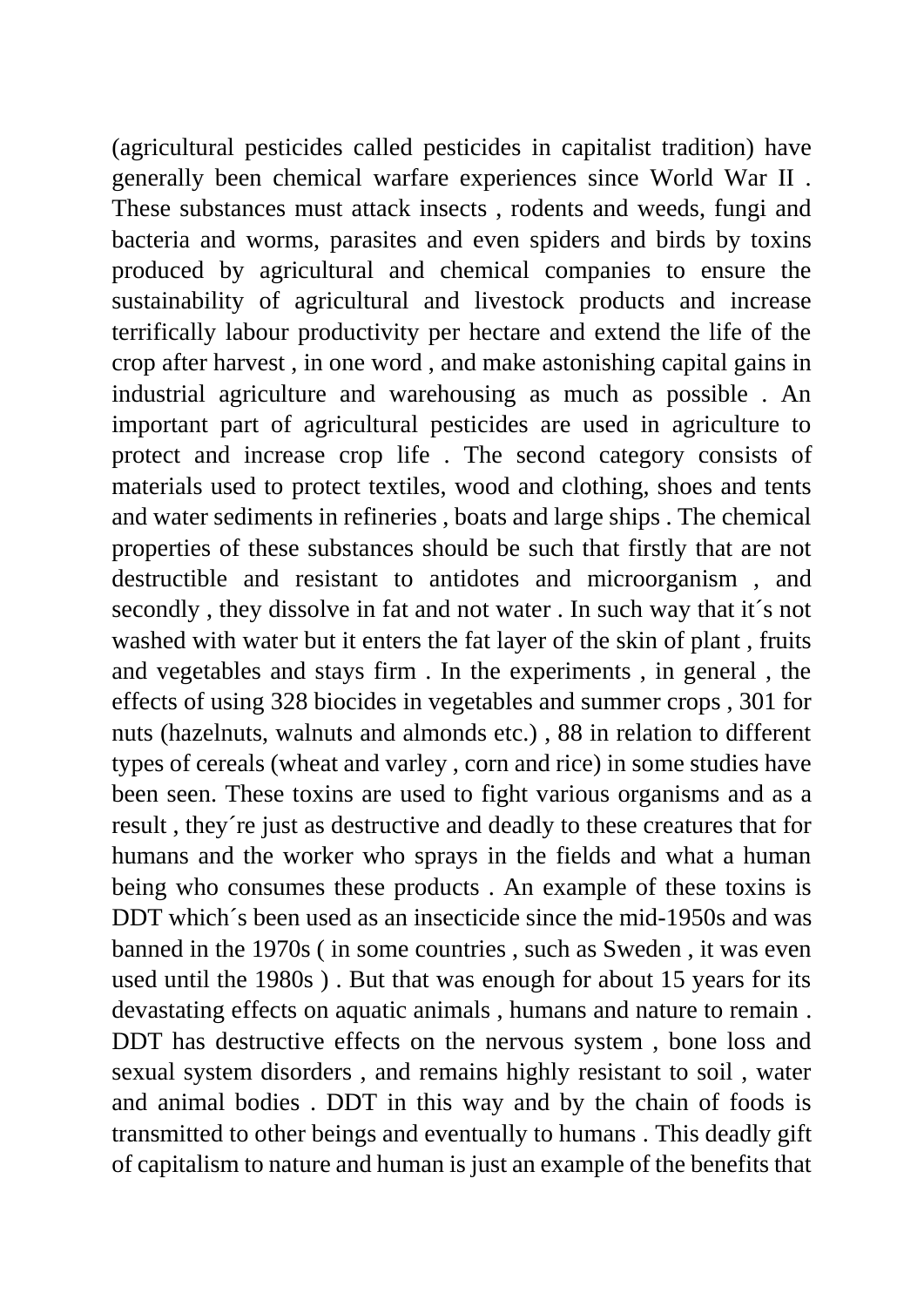exist today without any consideration for the production of similar materials . In industrial agriculture , not just one pesticide is used for each crop , instead , a certain poison is used to repel any living thing , therefore , the interaction of pesticides used simultaneously in a product (cocktail effect) exponentially increase the destructive effects of each other and sometimes the poisoning from their combination is hundreds of timmes greater than the destructive effect of all these substances alone . In addition , the use of pesticides gradually increases the resistance of bacteria , fungi and weeds , even mice to highest level . For this reason , the use of newer materials with more destructive effects is more than the necessities of capitalist agriculture . hormonal toxins not only cause organ disorders in food consument or deadly diseases in agricultural workers that their multiplication in nature , especially with their relatively long life , causes many disorders to all living things and these change from year to year in terms of number and molecular shape . Plant and animal toxins aren´t the same in all countries , and each country has its own registred list and part of this list may not be the same as other countries and part may not be the same .Grapes are reported to be one of the worst products in terms of carcinogens , sterilizers and hormones in pesticides used . Agricultural capitalists in the United States and France , Italy and Spain are the largest consumers of biocides and important factors involved here are the countries´grape and wine companies . Some wines even carry up to 10 different pesticides and on average 4 different pesticides in a wine bottle isn´t surprising. The phenomenon of increasing the resistance of living organisms to these toxins is of great importance during the application of pest control and the use of pesticides gradually increases the resistance of bacteria, fungi and weeds, even mice to the farthest limits. The result of this process is a reduction in the effect of the substance over the period of use and the compulsion to increase its amount or to use newer substances with more destructive effects . Approximately 2 million tons of pesticides are used annually worldwide that China is the largest producer , followed by the United States and Argentina which are growing rapidly . In 2021 , about 2.8